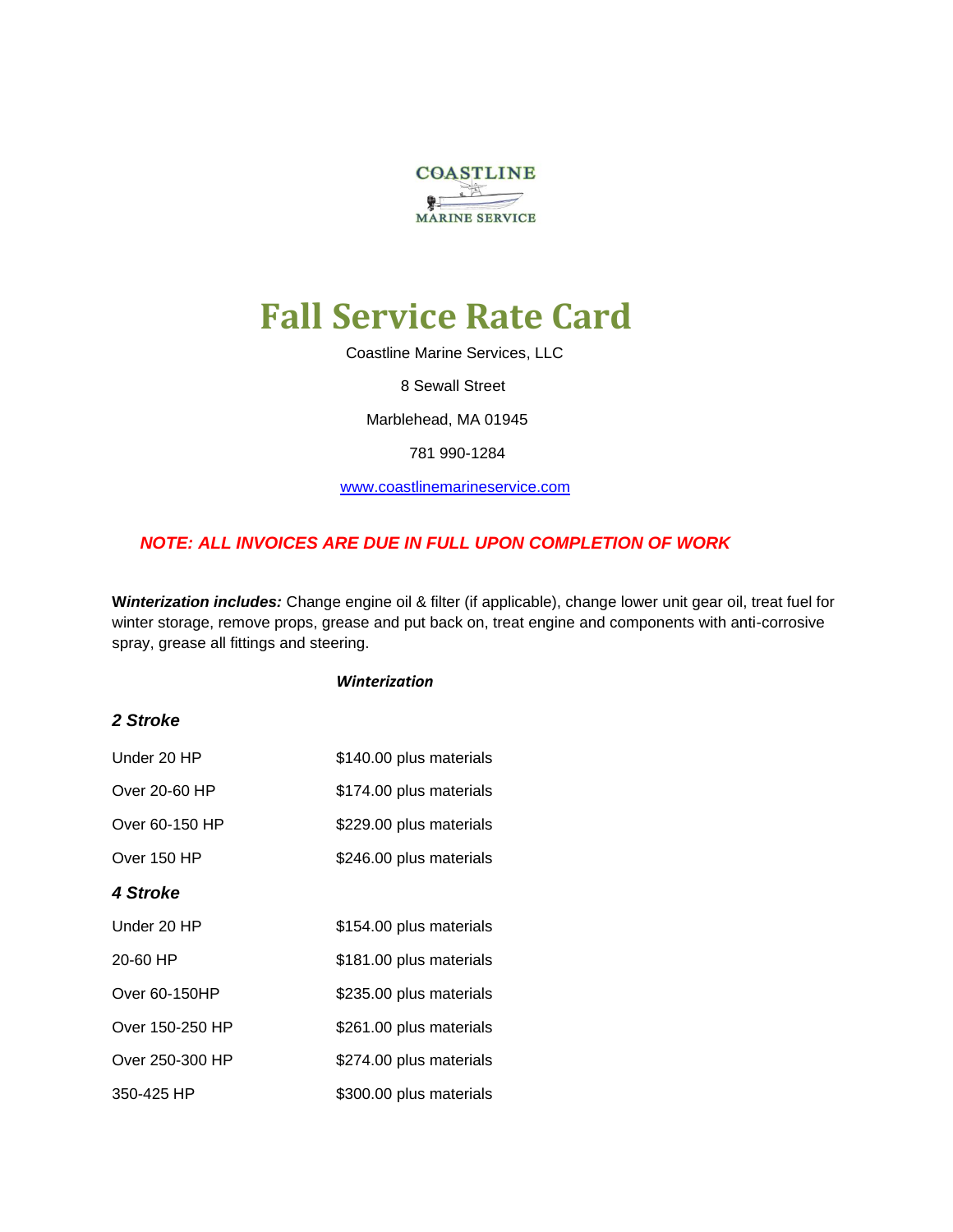#### **Battery Maintenance**

All batteries will be disconnected and left on boat. Customers should disconnect and Remove batteries prior to boat coming to shop if they wish to keep at home for the winter Please do not bring keys to office-leave on boat.

N/C N/C

## **Shrink Wrap Services**

| Up to 15' LOA |                | $$17.00$ per foot |
|---------------|----------------|-------------------|
| 16' to 26'    |                | $$23.00$ per foot |
| 27' to 36'    |                | $$25.00$ per foot |
| 37' and up    | must be quoted |                   |

### **Storage and Hauling**

## **Indoor winter storage available-call for information.**

| Winter storage on jackstands                                                 | \$40.00 per foot           |
|------------------------------------------------------------------------------|----------------------------|
| Winter storage on customer trailers                                          | \$43.00 per foot           |
| Winter storage package on jackstands                                         | \$67.00 per foot           |
| Winter storage package on customer trailers                                  | \$69.00 per foot           |
| Winter storage inside                                                        | \$20.00 per ft.x per month |
| (inside storage customers must have inside detailing to qualify for storage) |                            |

| Winter Storage Engine Only | \$225.00 Oct. 15 <sup>th</sup> -May 15 <sup>th</sup> . |
|----------------------------|--------------------------------------------------------|
|                            |                                                        |

(Package includes: pick up at mooring, haul out, pressure wash, storage, re-launch and delivery to mooring)

#### *(Note: any boat in winter storage must be shrink wrapped by Coastline or other). All boats will be hauled by Coastline or customer delivery to our yard.*

| Haul only with customer's trailer                    |                                          |
|------------------------------------------------------|------------------------------------------|
| (Owner participation requires signed waiver)         | \$335.00                                 |
| Pick up from mooring and haul with hydraulic trailer |                                          |
| (Owner participation requires signed waiver)         | \$420.00                                 |
| Pressure wash bottom                                 | $$10.50$ per foot                        |
| Dinghy storage                                       | \$345.00 Oct. 15 <sup>th</sup> -May 15th |